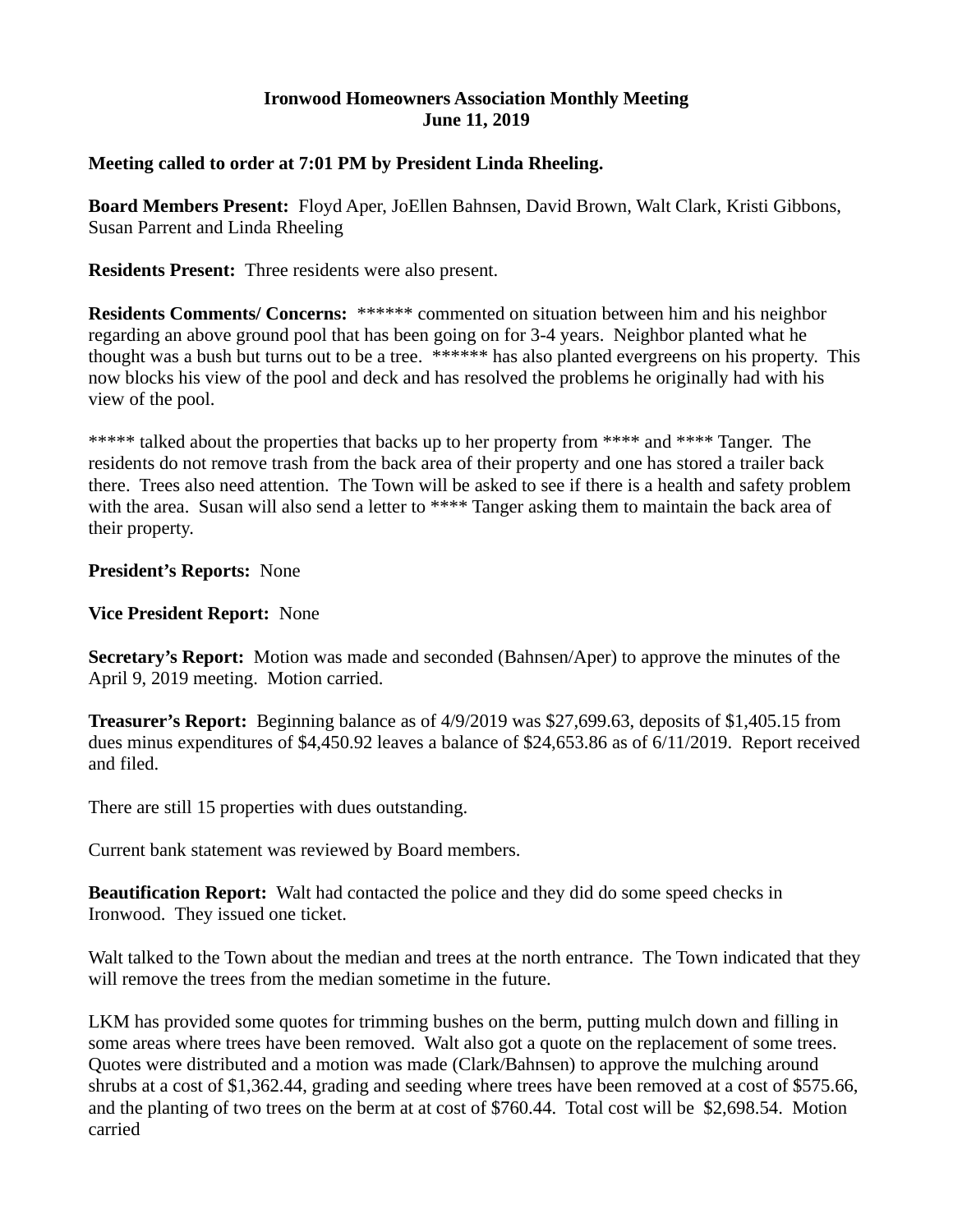**Communications Report:** April and May unique visitors and total number of visits to the ihoa.org website were slightly below the yearly averages.

The June/July/August newsletter was distributed via email on May  $31<sup>st</sup>$  and the U.S. mail edition went out on June  $1^{st}$ . The next newsletter will go out on September  $1^{st}$ ; articles will be due by August  $25^{th}$ .

David is in the process, along with Susan, in verifying the accuracy of and updating the Ironwood fence file. He will notify board members when the updated version is available on the website.

**Covenant's Report:** Susan received an email about three violations; one at \*\*\* Whispering Pines (trash can visible), another at \*\*\* Ironwood (boat in driveway), and the third at \*\*\*\* Ironwood (trash can visable and overflowing). Susan will send letters regarding these three issues.

There is a blue pop up pool at \*\*\*\* Bramblewood. Town ordinance states that if pool is less than 48 inches in height, it requires a fence around it. Situation will be turned over to the Town to followup on possible ordinance violations.

There is an issue with trash cans visible at \*\*\* Ironwood and \*\*\*\* Ironwood.

Several emails have expressed concerns about above ground pool at \*\*\*\* Ironwood. Susan has checked with the Town and it has met all Town ordinances and has been inspected and approved.

\*\*\*\* \*\*\*\*\*, \*\*\*\* Ironwood, wants to add some vinyl fencing in some areas of his backyard. Board discussed whether this type of barrier is covered by the covenant regarding fences or not. JoEllen volunteered to talk with the homeowner.

\*\*\* \*\*\*\*\*, \*\*\*\* Ironwood, has expressed concerns about his next door neighbor (\*\*\*\* Ironwood) not keeping the yard properly maintained. Susan will send a letter to \*\*\*\* Ironwood regarding upkeep of yard and contact Town about possible ordinance violations.

Susan will be sending a letter to \*\*\*\* Foxwood regarding a trailer parked in the driveway that is in violation of Town ordinances.

During the review of fences in Ironwood, the fences at \*\*\* Ironwood and \*\*\*\* Ironwood appear to need some maintenance work done on them. Once all fences that are in need of maintenance have been identified, Susan will send letters to owners reminding them of the covenant requirements to properly maintain fences.

The siding on the house at \*\*\* Northridge, is peeling and needs fixing. Susan will send letter regarding covenant's requirements for properly maintaining the house.

There are several items stored outside the house at \*\*\*\* Claremont. Susan will write homeower a letter regarding covenant requirements for the storage of items on their property.

A boat is parked at \*\*\*\* Turtlecreek. Susan will observe for a couple of weeks and if it is not moved will send a letter.